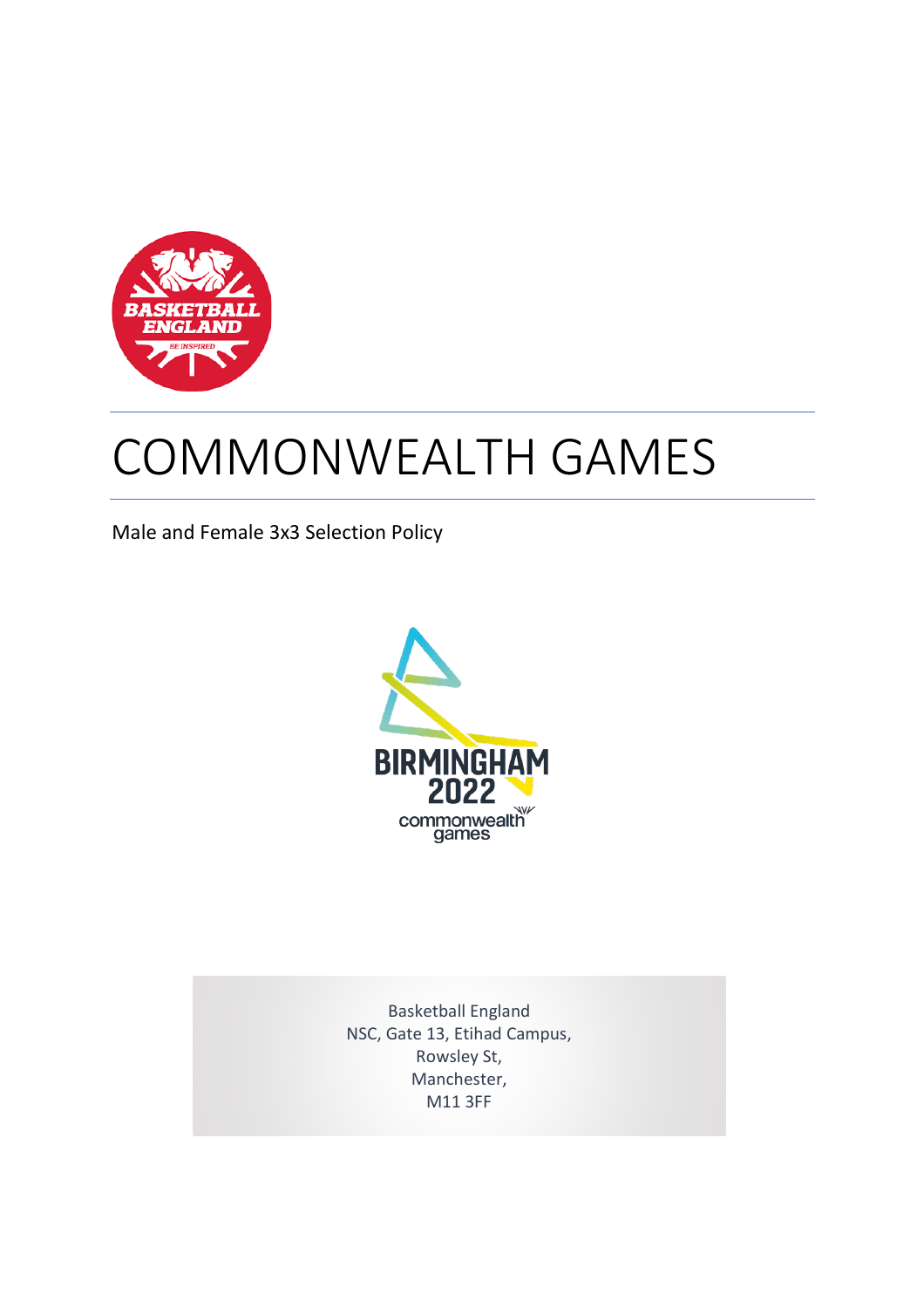# Table of Contents

| 9. |
|----|
|    |
|    |
|    |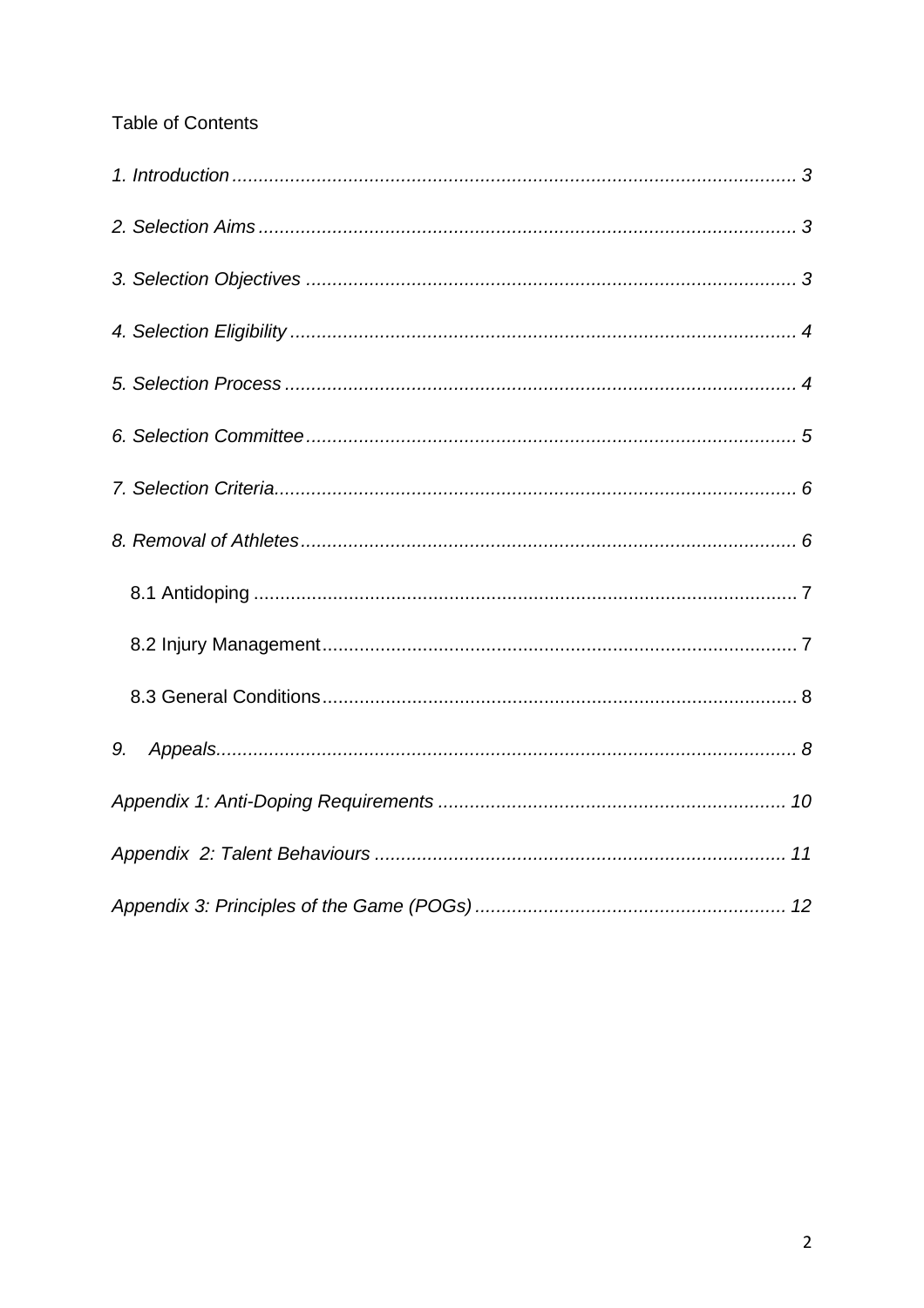# <span id="page-2-0"></span>**1. Introduction**

The purpose of the following selection policy is to provide an equitable framework based on professionalism and transparency to direct the identification and selection of basketball to the England 3x3 Commonwealth Games (CWG) team.

Basketball was first included into the Commonwealth Games in 2006, where Team England experienced a great deal of success on the back of robust nomination and selection criteria. Both the male and female squads medalled at the 2006 Melbourne Games (Bronze and Gold respectively) and established a standard of performance for Team England. This was then followed by further success at the 2018 Gold Coast Games, where the female squad put forward a successful performance and achieved a silver medal.

Athlete selection to Team England and competing in a Commonwealth Games is a privilege experienced by a small number of performers and as such, is a high point of any athlete's career. The Games offer each individual athlete the opportunity to represent Team England and contribute their very best performance. Furthermore, competing at the Commonwealth Games is a great opportunity to develop as an athlete and share in the honour of being a member of Team England.

# <span id="page-2-1"></span>**2. Selection Aims**

During the preparation period and throughout the duration of the 2022 Birmingham Commonwealth Games, each selected basketball athlete will receive an extensive support package (physical and mental health promotion and training) to enable them to be the very best version of themselves. As such, athlete selection will be achieved by:

- All basketball athletes meeting the eligibility criteria.
- Having all team members meet the physical, basketball skill and team criteria as laid out in the proceeding selection criteria.
- All basketball athletes being invested in and displaying talent behaviours (see Appendix 2) during the 2022 CWG cycle.
- All basketball athletes meeting the Anti-Doping criteria (see Appendix 1).

# <span id="page-2-2"></span>**3. Selection Objectives**

The objectives set out below are to ensure the identification and selection of basketball athletes for the CWG 2022 Senior Male and Female 3x3 teams.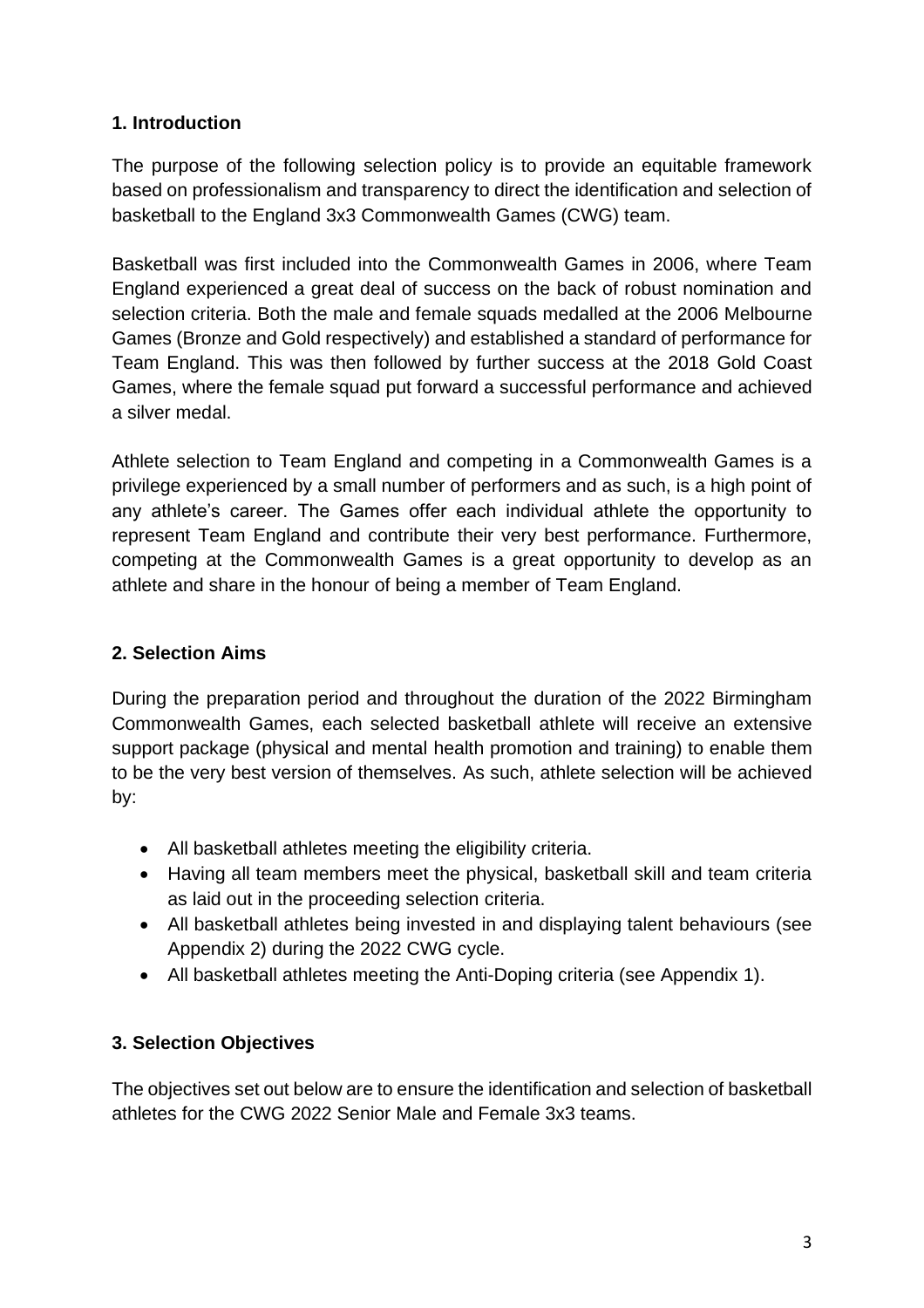- To have an equitable and transparent selection process that encourages all athletes to challenge for positions on the senior male and female 3x3 teams.
- To select basketball athletes that can meet the demands of the international 3x3 mode of play.
- Work towards medalling in accordance with the selection aims and prescribed targets.
- Represent Team England in the very best way possible.

# <span id="page-3-0"></span>**4. Selection Eligibility**

To be eligible for membership to the 2022 Commonwealth Games Team England Squad, all athletes must:

- a. Hold a British passport which is valid for six months post the 2022 Birmingham Games.
- b. Be affiliated to Basketball England, and not have played for another senior international team in a FIBA competition in the previous three years.
- c. Have completed appropriate UKAD education and training.
- d. Be suitable ambassadors for the sport and be prepared to act in a manner befitting a representative of Basketball England.
- e. Comply with any eligibility criteria required by Commonwealth Games England (CGE), FIBA and/or the Commonwealth Games Federation (CGF) including (but not limited to) in respect of anti-doping and / or nationality issues (Appendix 1).
- f. Sign, and comply with, the Commonwealth Games England Team Member's Agreement; and
- g. Sign the CGF Entry and Eligibility form.

# <span id="page-3-1"></span>**5. Selection Process**

The selection process comprises of three distinct stages:

- 5.1Stage 1 *Squad Identification*: a 'long list' of up to 25 players per male and female squad to be identified using the 3x3 rankings, domestic 3x3 talent identification processes, and 5x5 GB player format transfer opportunities<sup>1</sup>. This will be undertaken by Basketball England's Performance Manager and in consultation with national team coaches.
- 5.2Stage 2 *Camp Selection*: following consultation and consideration of 'fit', 12 players from the male and female 'long list' (selected at Stage 1) will be invited

<sup>1</sup> Basketball England will consider not only professionals, but NBL players and 'specialist 3×3' players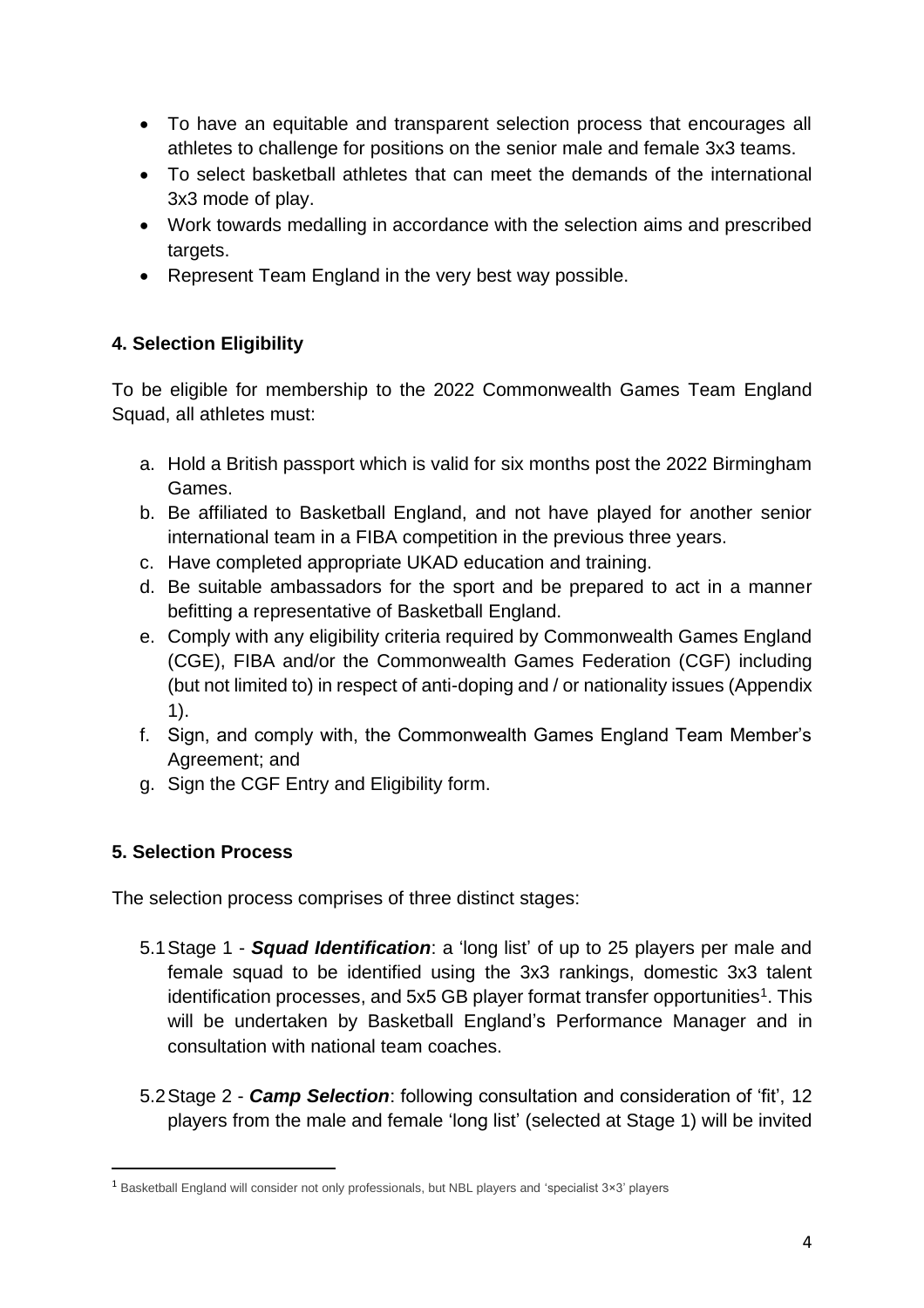to the initial training camp (June 2021). Notification will be completed via email at least thirty days prior to commencement of the camp. During the camp, 6 athletes will be identified by the Selection Committee (see selection criteria below) for progression to Stage 3 ('Team Selection'). All players will be individually debriefed by coaches regardless of selection or transfer status.

The formal decision on whether athletes have progressed to Stage 3 to be finalised and communicated by email on **10th May 2022**.

5.3Stage 3 - *Team Selection*: from the pool of selected athletes, 6 male and 6 female (as selected at Stage 2), and following participation in several tournaments and training events, the Basketball England Performance Manager, the 3x3 Head Coaches, and the remaining members of the selection committee will select a team of 4 players and 2 reserves to go forward to the CWG Team. Notification of selection (team of four male and four female players) and deselection (two male and two female players) will be conducted by the Head Coaches and supported by the Head of Performance. The formal decision on CWG selection (4 players and 2 reserves) to be finalised by email to athletes on **10th June 2022**.

#### <span id="page-4-0"></span>**6. Selection Committee**

- 6.1The process of selection for athletes progressing from Stage 2 to Stage 3 involves identification by the BE Selection Committee who retain joint responsibility with the Performance Manager for the selection of the 2022 CWG 3x3 Women's and Men's Teams. The Committee will identify 6 athletes from the camp selection to progress to Stage 3 ('Team Selection').
- 6.2A comprehensive identification method including reports from basketball scouts via observation of games (which may be live, on television or digital content), training, domestic 3x3 tournaments will be used to inform the talent identification process. The Selection Committee will follow the Selection Criteria detailed below.

The Selection Committee is comprised of:

- a. Basketball England Performance Manager
- b. Two former athletes (x1 male and x1 female)
- c. 3x3 Expert
- d. Basketball England 3x3 Coaching staff

6.3. A 'Conflict of interest' is deemed to be any situation where a member of the Selection Committee can derive personal benefit from a selection decision made in their official capacity.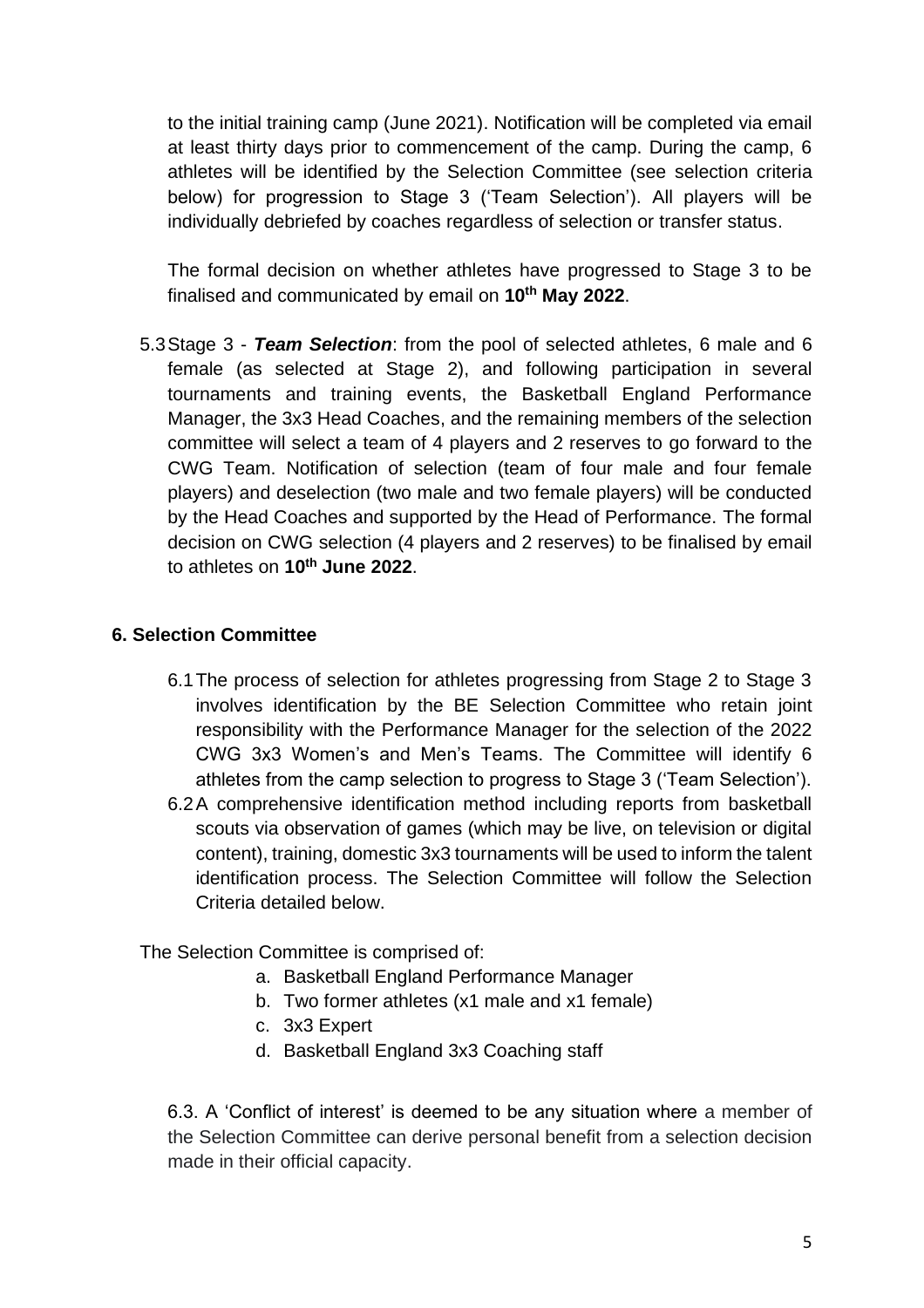6.3.1. The individual(s) will be asked to withdraw from the Selection Committee and the vote transferred to Basketball England's Coaching Manager.

#### <span id="page-5-0"></span>**7. Selection Criteria**

The following selection criteria is drawn from the Player Development Framework (PDF) and will be used when selecting players:

- *7.1Physically Robust Characteristics and capacities* fitness, speed, agility, and power.
	- Versatility to play positions
- *7.2Technically skilled* technical competence in the 23 Principles of the Game (POGs – see Appendix 3).
	- Playing Ability
	- Demonstrated success in trial events in 2021 and 2022
	- Scoring ability
- *7.3Game Aware – Tactical knowledge and execution*
	- Adaptability to International 3x3 game
- *7.4Basketball Committed* commitment to the team, appropriate individual behaviours (Appendix 2) and respect for self and others, coach ability, attitude, and leadership. A commitment to continual improvement and their ability to respond constructively to coaching.
- *7.5Persistent Performer - Social /emotional / mental fortitude, an* ability to push themselves through challenging circumstances. A willingness to train (training & physical testing).

#### <span id="page-5-1"></span>**8. Selection Decision**

The Performance Manager will present final team nominations to the Selection Committee based on the above Selection Criteria, Eligibility Criteria, and the Selection Objectives.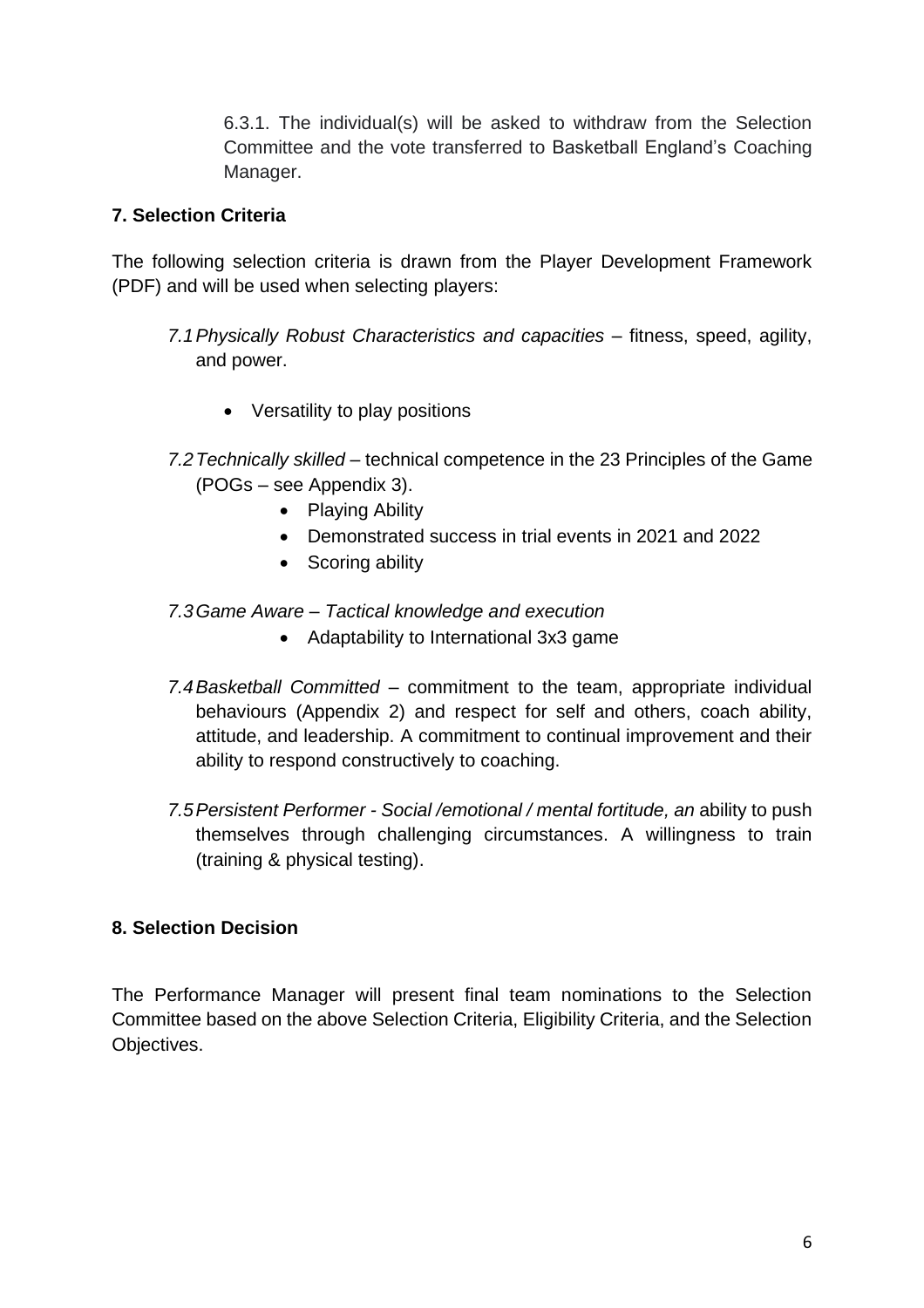The selections will be made ensuring the best possible team is put forward to the 2022 Commonwealth Games. This is deemed to be four male and four female basketball athletes that have demonstrated a commitment to the Talent Behaviours (see Appendix 2), competency across the Principles of the Game (see Appendix 3), and individually contributed to the team ethos, style of play and strategic direction as determined by the Head Coach.

If a disagreement arises the nomination will go to a vote. Each of the following members of the selection committee (six members) hold one vote:

- a. Basketball England Performance Manager
- b. Two former athletes (x1 male and x1 female)
- c. 3x3 Expert
- d. Basketball England 3x3 Coaching staff Head Coach (Male and Female squad)

In the event of a split decision, the Performance Manager will hold the deciding vote.

#### **9. Removal of Athletes**

#### <span id="page-6-0"></span>9.1 Antidoping

Athletes suspended by their Governing Body due to ongoing or concluded anti- doping violation allegations, will not be considered for selection, and if previously selected will be deselected from the Birmingham2022 team.

#### <span id="page-6-1"></span>9.2 Injury Management

In the case of injury identification during and/or following all stages of the selection process, a fitness test may be used to determine the ongoing capability of the athlete to perform at the level of play anticipated during the Games. The format will be determined by Basketball England and the Performance Manager. This will be specific to the requirements of the sport and the athlete's condition. Any selection or deselection decision, following such a test, will be made by the Selection Committee, and in consultation with Basketball England, the Performance Manager, and the Head of Sport Science.

In the event of there being a query over the ability of an athlete to be able to compete to the best of his/her ability due to an injury or illness, pre -or post-selection, the following procedure will be executed: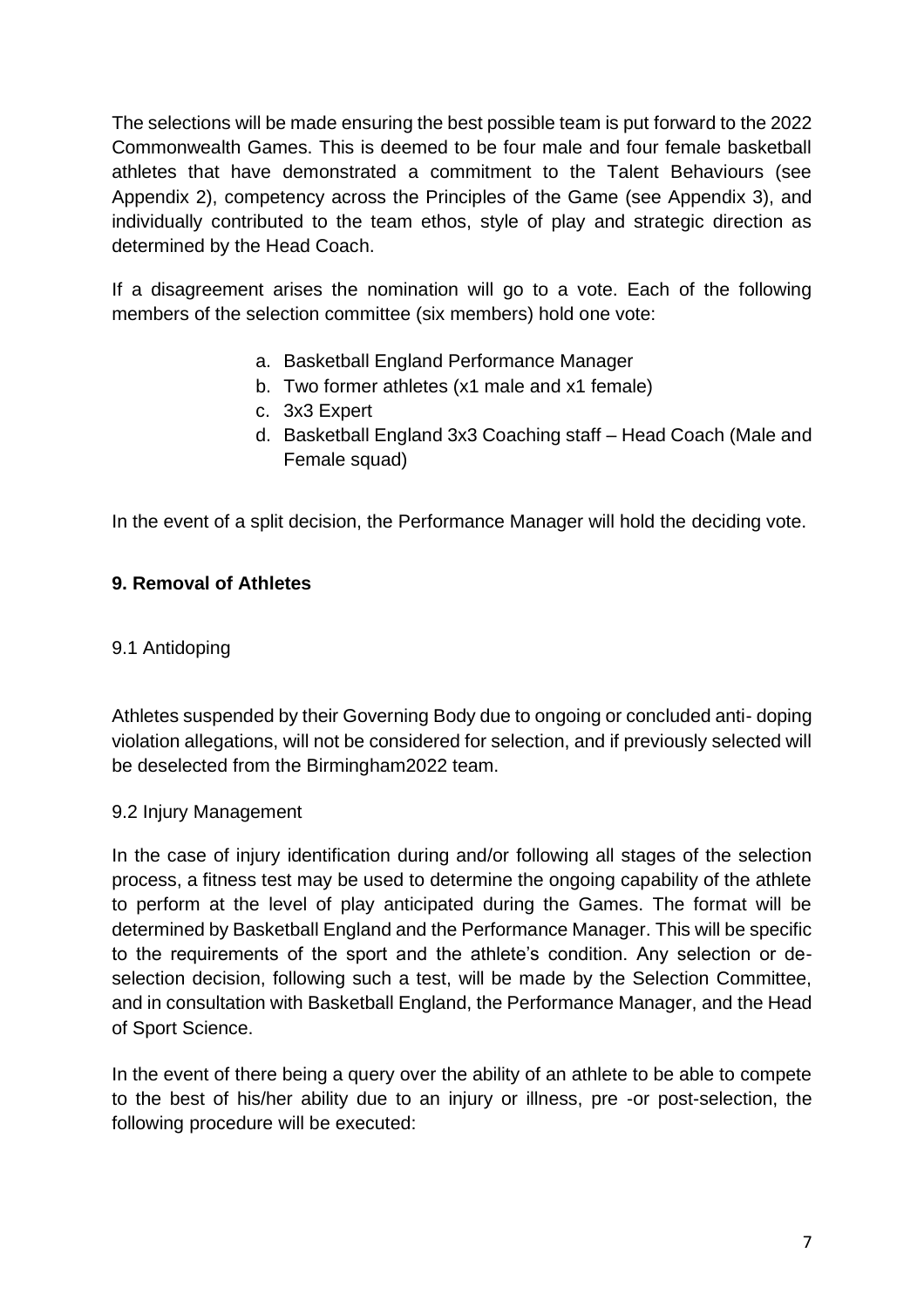- 9.2.1. The Basketball England Head of Sports Science and Medicine (SSM) can require an athlete to undergo a medical examination to determine his / her fitness to participate. This examination will be carried out by the CMO or another Doctor delegated by him / her. If the athlete fails the medical examination, he/she will be withdrawn from the team and if appropriate, the Head Coach will select a replacement athlete.
- 9.2.2. If the athlete passes the medical examination carried out in accordance with the protocol detailed above (i) but the coaching and / or support staff still have concerns, the SSM can require the athlete to undergo a set of sports specific performance tests where the results will be compared to the athlete's previous relevant test results. The tests can be repeated more than once and within a short timeframe if required and will be carried out by either the team's physiotherapist and/or strength and conditioning coach plus Head or Assistant Coach. If, as a result of the injury, the athlete does not meet the required test levels, he / she will be withdrawn from the Team on medical grounds and, if appropriate, a replacement will be nominated by the Head Coach. If the athlete reaches the required test levels but concerns remain in relation to a player's ability to perform (e.g., in a tournament environment) a final selection decision will be made by the Performance Manager.

#### <span id="page-7-0"></span>9.3 General Conditions

Athletes in breach of Basketball England policies pertaining to the 2022 Commonwealth Games, the team code of conduct and team agreement may be deselected.

Deselection of athletes from the team is the responsibility of the Performance Manager.

Athletes will be notified of their removal on a date that has been previously communicated and in a manner that has been pre-agreed with the Head Coach.

#### <span id="page-7-1"></span>**10. Appeals**

Any appeals against non-selection or deselection to the final team are entirely a matter for the athlete and an independent Appeals Panel (commissioned by Basketball England). These will be held in accordance with the following appeal procedures and the selection policy.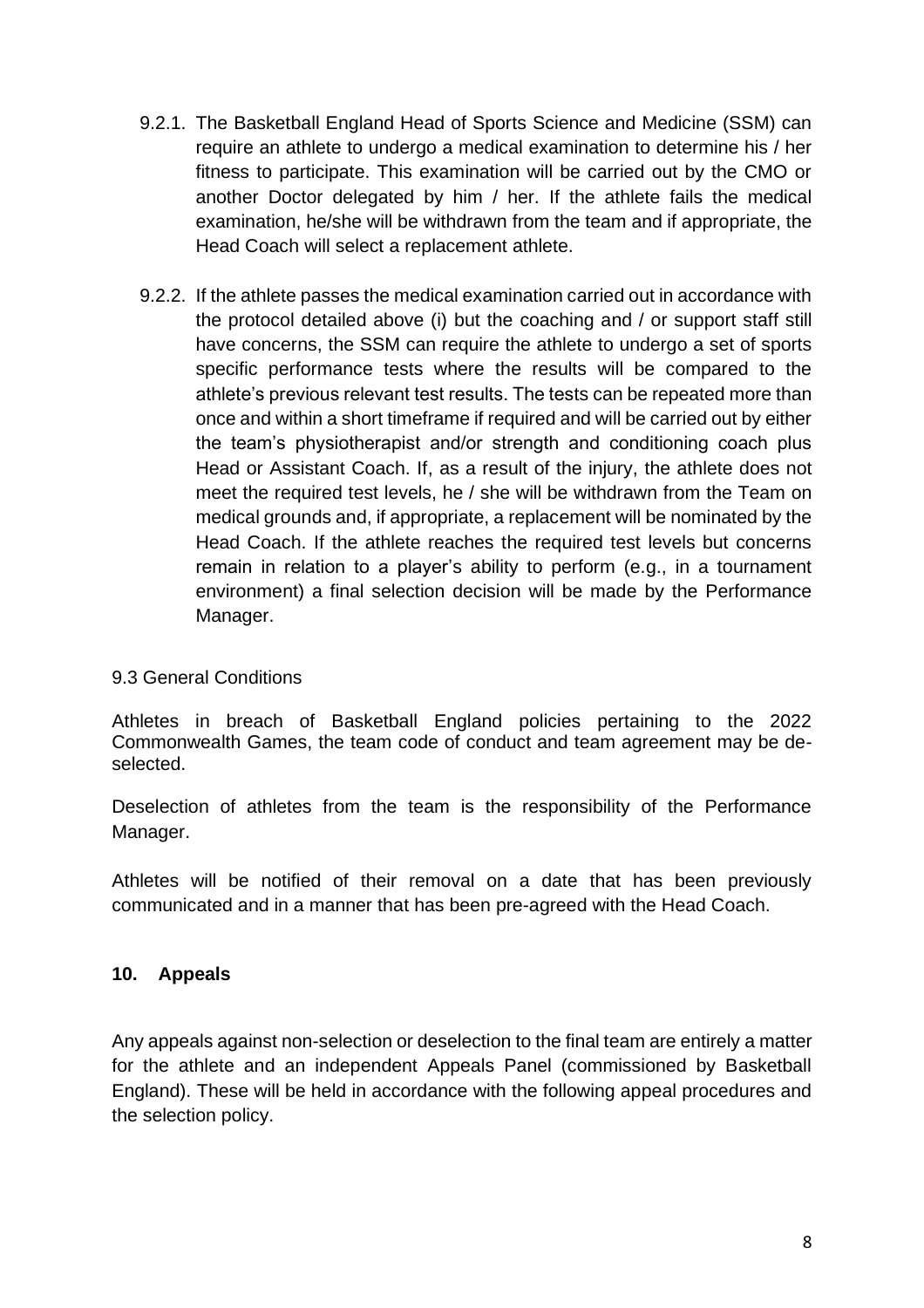- 10.1. Any athlete who is not selected and/or removed/ at Stage 2 or 3 of the selection process will receive feedback from the Head Coach within one working day of the decision (Initial Review) and the Performance Manager within two working days  $(2^{nd}$  Review) if requested by the athlete. At this point the athlete may request an appeal of the selection decision. This must be completed by way of a written (email) submission of appeal (including the grounds for the appeal) to the Performance Manager (talent@basketballengl and.co.uk) at any point up to 3 working days post the relevant selection decision (see Appendix 4).
- 10.2. All appeals will be considered by an independent Appeals Panel comprising of the British Basketball Federation (BBF) Performance Manager, supported by directors (one non-executive and one elected) of Basketball England and one independent observer.
- 10.3. The Appeals Panel shall have unfettered discretion either to uphold or amend the original selection decision and will communicate the decision in writing to the relevant parties up to 15 working days post the selection decision.
- 10.4. The decision of the Appeals Panel is final and binding.
- 10.5. In the event of selection as a result of an appeal, deselection and/or transfer to the reserves list will be conducted by the Appeals Panel and Performance Manager. Communication of the decision will be conducted by the Performance Manager. The deselected athlete may make Notice of Appeal to the Performance Manager up to 3 working days of being notified of deselection / transfer.

The Selection Policy will be reviewed at least every two years by the Board of Basketball England.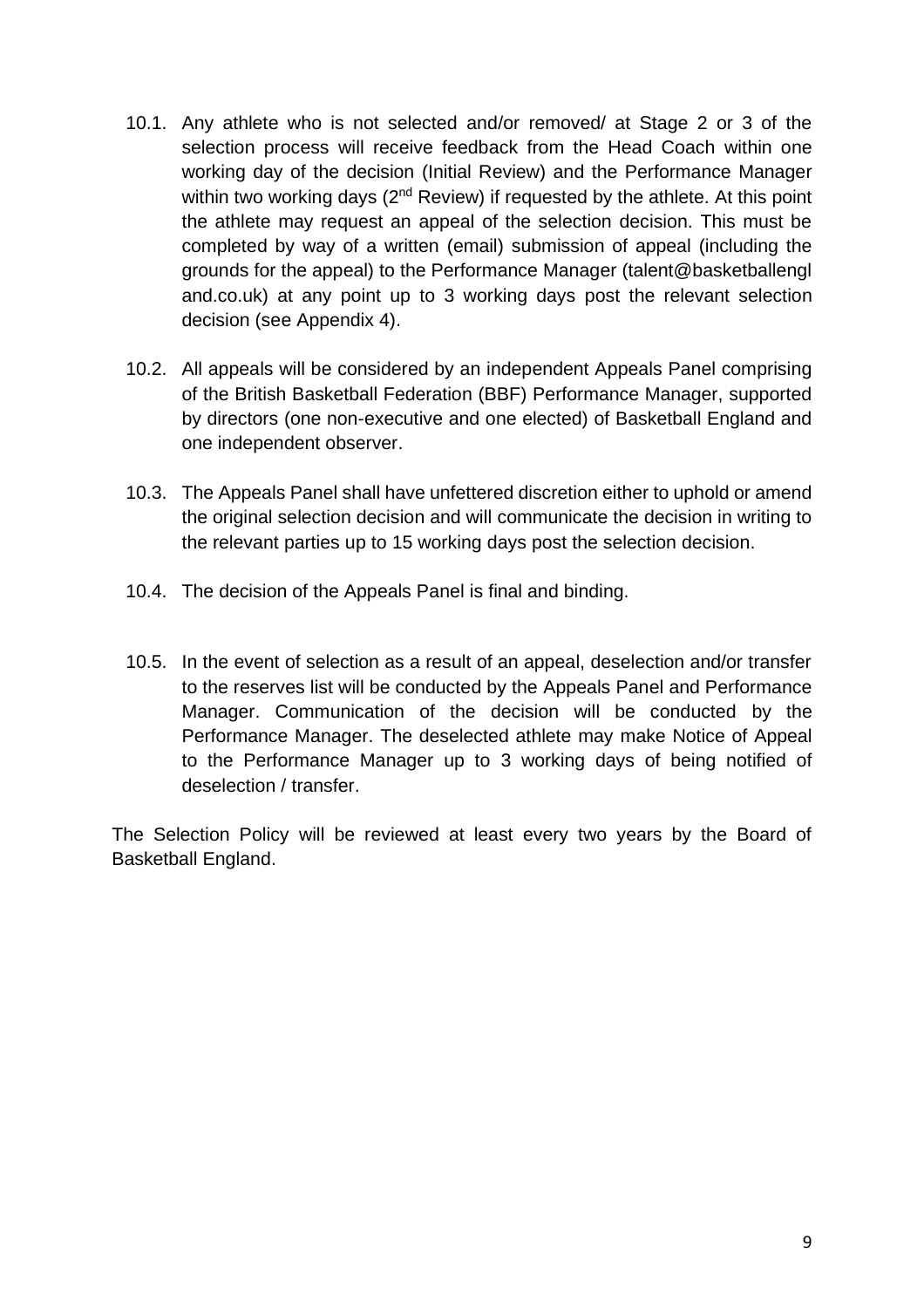#### <span id="page-9-0"></span>**Appendix 1: Anti-Doping Requirements**

All Athlete must adhere to all FIBA/CWG anti-doping protocols, policies, and procedures, as applicable. This includes participation in out-of-competition testing as required by Basketball England and the CWG.

Commonwealth Games, in compliance with the World Anti-Doping Code 2015 (the Code). The CGF-ADS is based on the Code, which is considered part of these rules, in particular Code definitions shall prevail in the case of conflict. These Anti-Doping Rules shall apply to all Doping Controls over which the CGF has jurisdiction.

Athletes and other Persons participating in the Games are presumed to have accepted this Standard as a condition of participation and agreed to comply with it. Specific and explicit consent is required of Athletes and Athlete Support Personnel for the processing of their data by the CGF as part of the Anti-Doping Rules.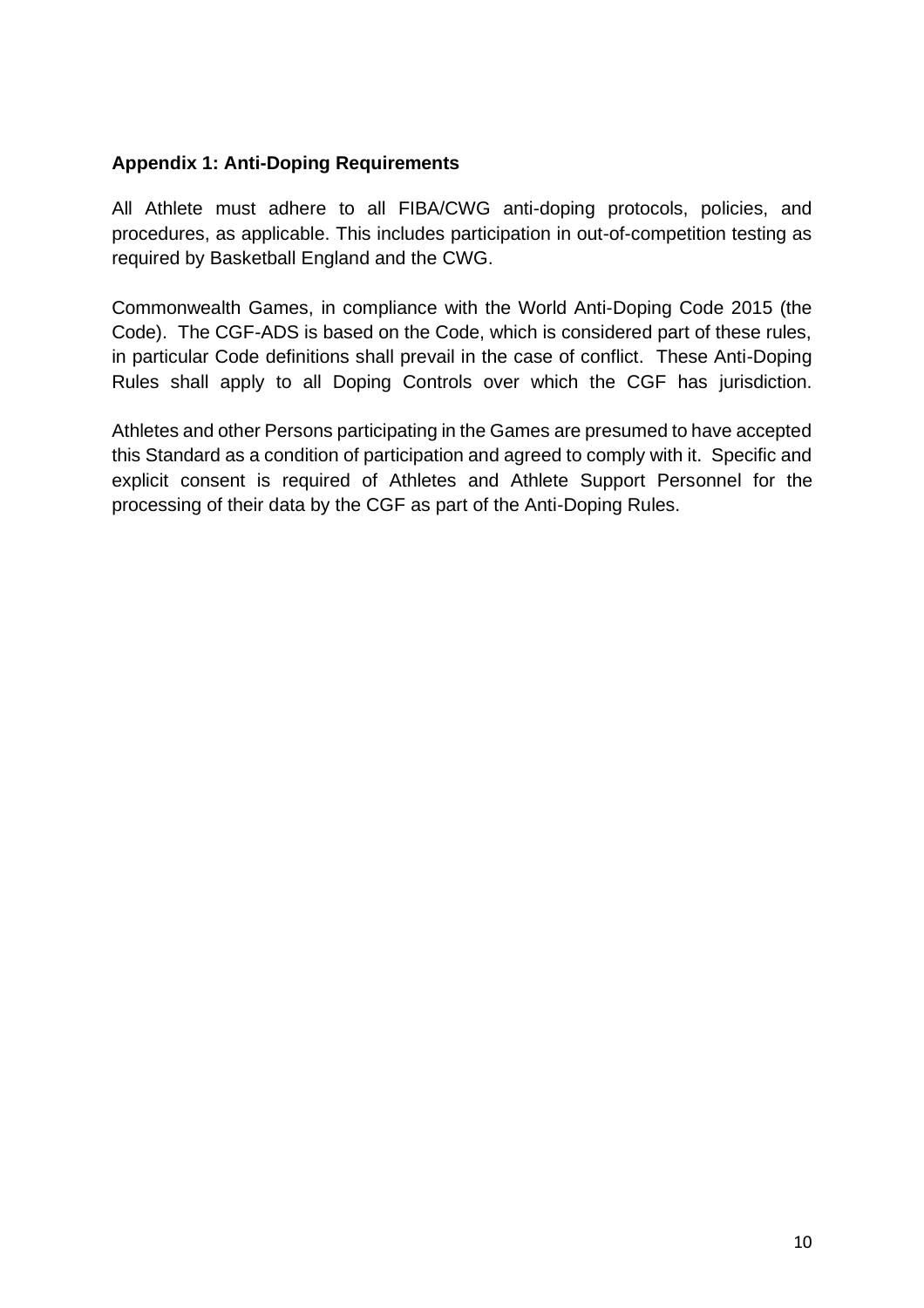# <span id="page-10-0"></span>**Appendix 2: Talent Behaviours**

The below eight 'Talent Behaviours' must be observed by all players, coaches and staff.

These behaviours define who we are as representatives of Basketball England, how we conduct ourselves on and off the court and ultimately define the success of our teams.

Everyone involved in the Commonwealth Games 3x3 is responsible and accountable to these 'Talent Behaviours' with no exceptions.

| <b>RESILIENCE</b>      | We handle adversity, stay focussed and<br>never quit                 |
|------------------------|----------------------------------------------------------------------|
| <b>INTENSITY</b>       | We devote total intensity to every aspect<br>of training and playing |
| <b>TEAMWORK</b>        | We compete for the team above the<br>individual                      |
| <b>DEDICATION</b>      | We work hard all the time and display a<br>positive work ethic       |
| <b>RESPONSIBILITY</b>  | We take ownership of our actions and<br>never make excuses           |
| <b>COMMUNICATION</b>   | We talk on court and can take and give<br>feedback                   |
| <b>PROFESSIONALISM</b> | We do what's needed, when its needed<br>and all the time             |
| <b>ATTITUDE</b>        | We think, we behave, we perform for the<br>good of the team          |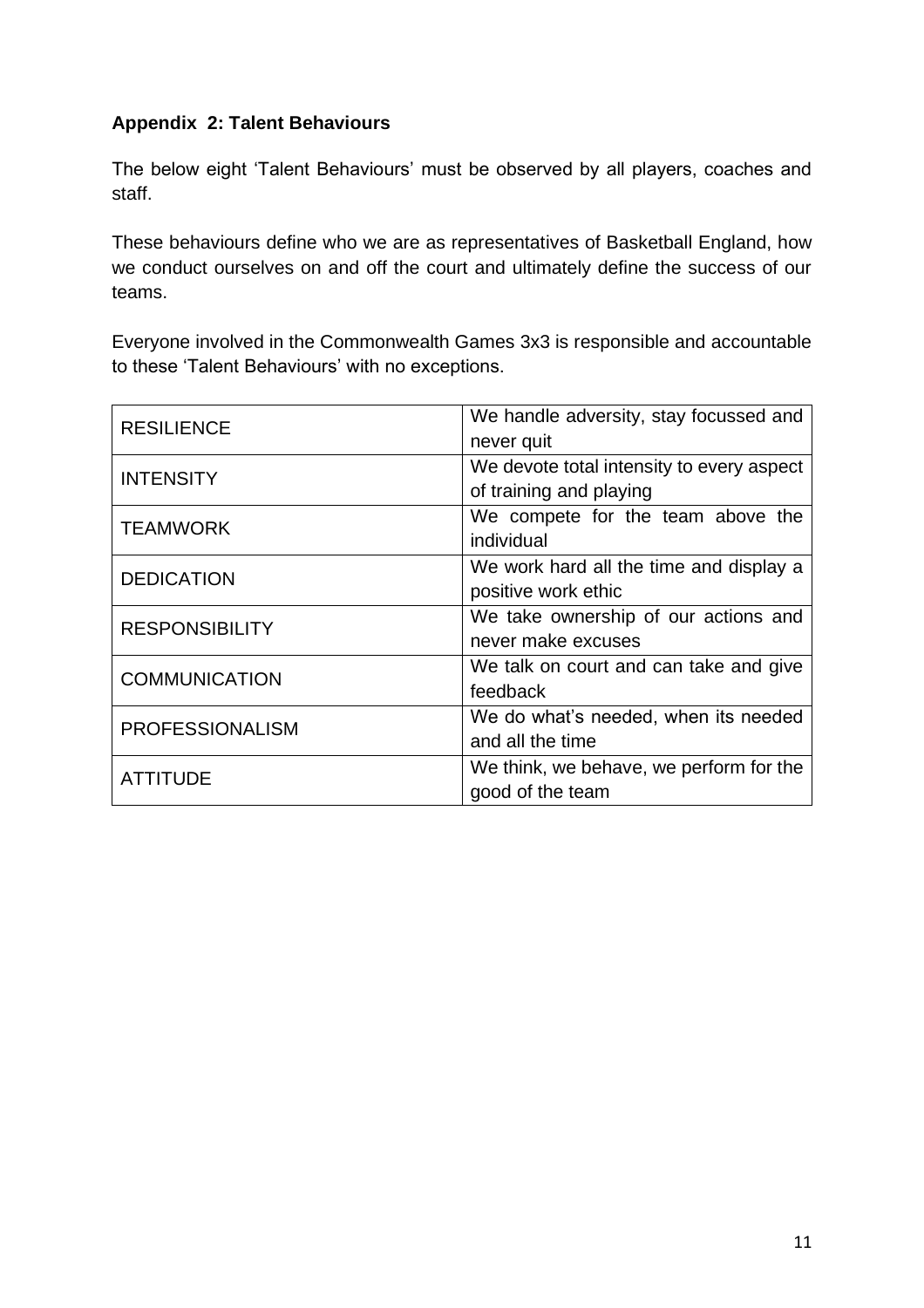# <span id="page-11-0"></span>**Appendix 3: Principles of the Game (POGs)**

|                                        | <b>POGs</b>                 |
|----------------------------------------|-----------------------------|
| <b>Offensive Moment of</b><br>the Game | 1 - GETTING OPEN            |
|                                        | 2 – SPACING                 |
|                                        | 3 – BALL CIRCULATION        |
|                                        | 4 – PENETRATING THE DEFENCE |
|                                        | 5 – EXTENDING THE ADVANTAGE |
|                                        | 6 – SHOT SELECTION          |

|                                                                  | <b>POGs</b>                                |
|------------------------------------------------------------------|--------------------------------------------|
| <b>Transition</b><br><b>Defence</b><br><b>Moment of the Game</b> | 7 - OFFENSIVE REBOUNDING                   |
|                                                                  | 8 – PROTECTING THE BASKET                  |
|                                                                  | 9 – SLOWING DOWN/STOPPING BALL PROGRESSION |
|                                                                  | 10 - DEFENDING NUMERICAL DISADVANTGES      |
|                                                                  | 11 – DEFENDING SPATIAL ADVANTAGES          |

|                                 | <b>POGs</b>                       |
|---------------------------------|-----------------------------------|
| Defensive Moment of<br>the Game | 12 - DISRUPTING BALL MOVEMENT     |
|                                 | 13 - STOPPING PENETRATING MOVES   |
|                                 | 14 – HELPING AND ROTATING         |
|                                 | 15 - APPROPRIATE USE OF FOULS     |
|                                 | 16 – DEFENDING SPECIAL SITUATIONS |
|                                 | <i>17 - RFBOUNDING</i>            |

|                                                        | <b>POGs</b>                              |
|--------------------------------------------------------|------------------------------------------|
| <b>Transition Offence</b><br><b>Moment of the Game</b> | <b>18 - REBOUNDING AND OUTLETTING</b>    |
|                                                        | 19 - PROGRESSING UP COURT                |
|                                                        | 20 - FXPI OITING NUMERICAL ADVANTAGES    |
|                                                        | 21 – FXPI OITING SPATIAI ADVANTAGES      |
|                                                        | 22 – TRANSITIONING TO HALF COURT OFFENCE |